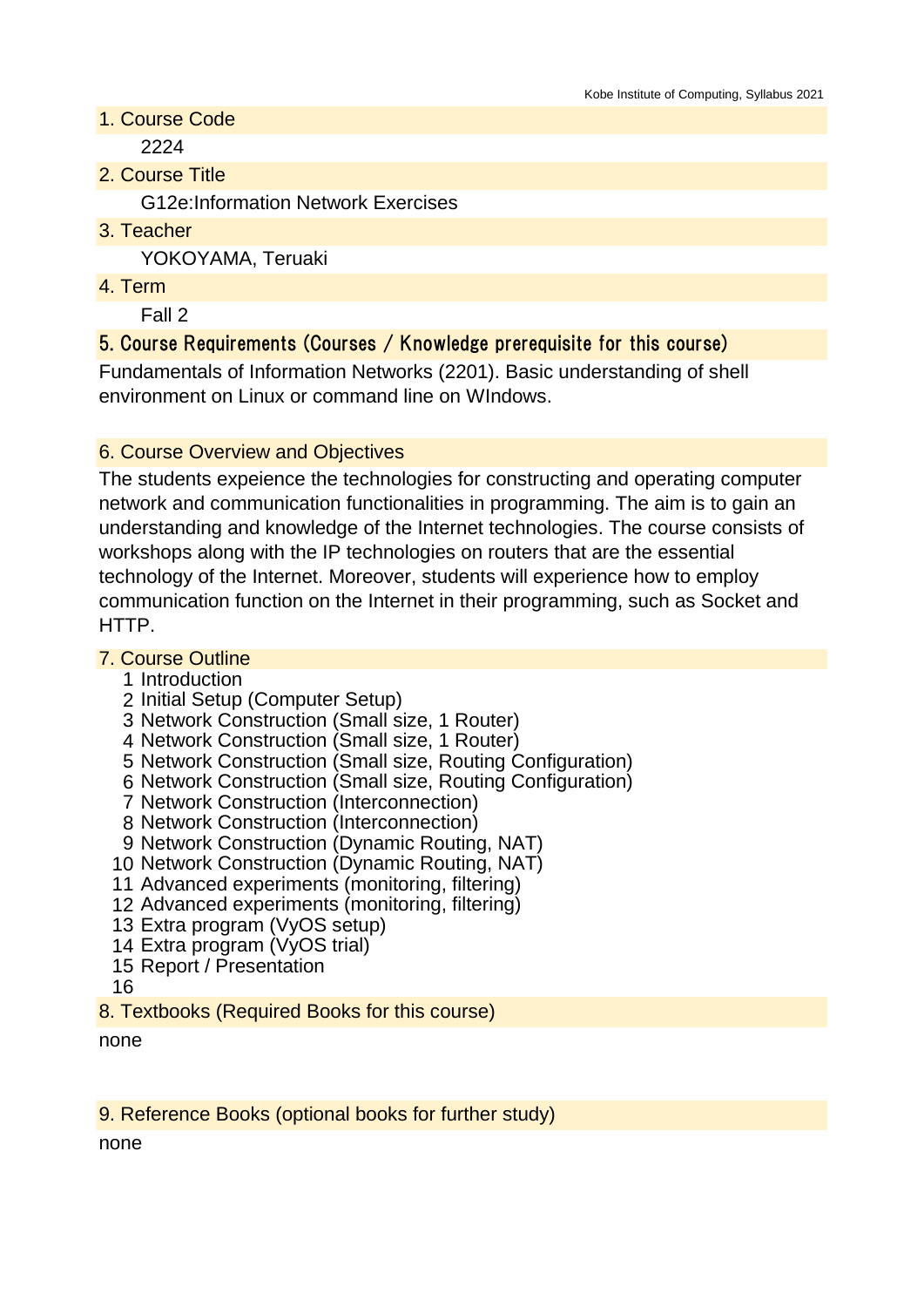### 10. Course Goals (Attainment Targets)

- (1) To know how the Internet works on routers
- (2) To know mechanism of http communication
- (3) To know mechanism of Web API and its application
- (4)
- (5)
- (6)
- $(7)$
- (8)

11. Correspondence relationship between Educational goals and Course goals

| Educational goals of the school | <b>Course Goals</b>                          |                            |  |
|---------------------------------|----------------------------------------------|----------------------------|--|
| High level ICT                  | <b>Basic academic skills</b>                 |                            |  |
| skills                          | Specialized knowledge and literacy           |                            |  |
| Human skill<br>(Tankyu skill)   | Ability to continually improve own strengths |                            |  |
|                                 | Ability to discover and Problem setting      |                            |  |
|                                 | resolve the problem<br>in society            | <b>Hypothesis planning</b> |  |
|                                 |                                              | <b>Hypothesis testing</b>  |  |
|                                 |                                              | Practice                   |  |
|                                 | Fundamental                                  | Ability to step forward    |  |
|                                 | Competencies for                             | Ability to think through   |  |
|                                 | <b>Working Persons</b>                       | Ability to work in a team  |  |
| Professional ethics             |                                              |                            |  |

<u>Professional ethics</u>

# 12. Evaluation

| Goals                          | Evaluation method & point allocation                                                              |      |                |  |                                  |       |
|--------------------------------|---------------------------------------------------------------------------------------------------|------|----------------|--|----------------------------------|-------|
|                                | examination                                                                                       | Quiz | <b>Reports</b> |  | <b>Presentation Deliverables</b> | Other |
| 1                              |                                                                                                   |      |                |  |                                  | 〔 〕   |
| $\overline{2}$                 |                                                                                                   |      |                |  |                                  |       |
| 3                              |                                                                                                   |      | ∩              |  |                                  | ∩     |
| $\overline{\mathbf{4}}$        |                                                                                                   |      |                |  |                                  |       |
| $\sqrt{5}$                     |                                                                                                   |      |                |  |                                  |       |
| (6)                            |                                                                                                   |      |                |  |                                  |       |
| Allocation                     |                                                                                                   |      |                |  |                                  |       |
| (8)                            |                                                                                                   |      |                |  |                                  |       |
| Allocation                     |                                                                                                   |      | 30             |  |                                  | 70    |
| <b>13. Evaluation Criteria</b> |                                                                                                   |      |                |  |                                  |       |
| Examination                    |                                                                                                   |      |                |  |                                  |       |
| Quiz                           |                                                                                                   |      |                |  |                                  |       |
| <b>Reports</b>                 | The undestanding of the network constrution through the reporting<br>of their construction result |      |                |  |                                  |       |
| Presentation                   |                                                                                                   |      |                |  |                                  |       |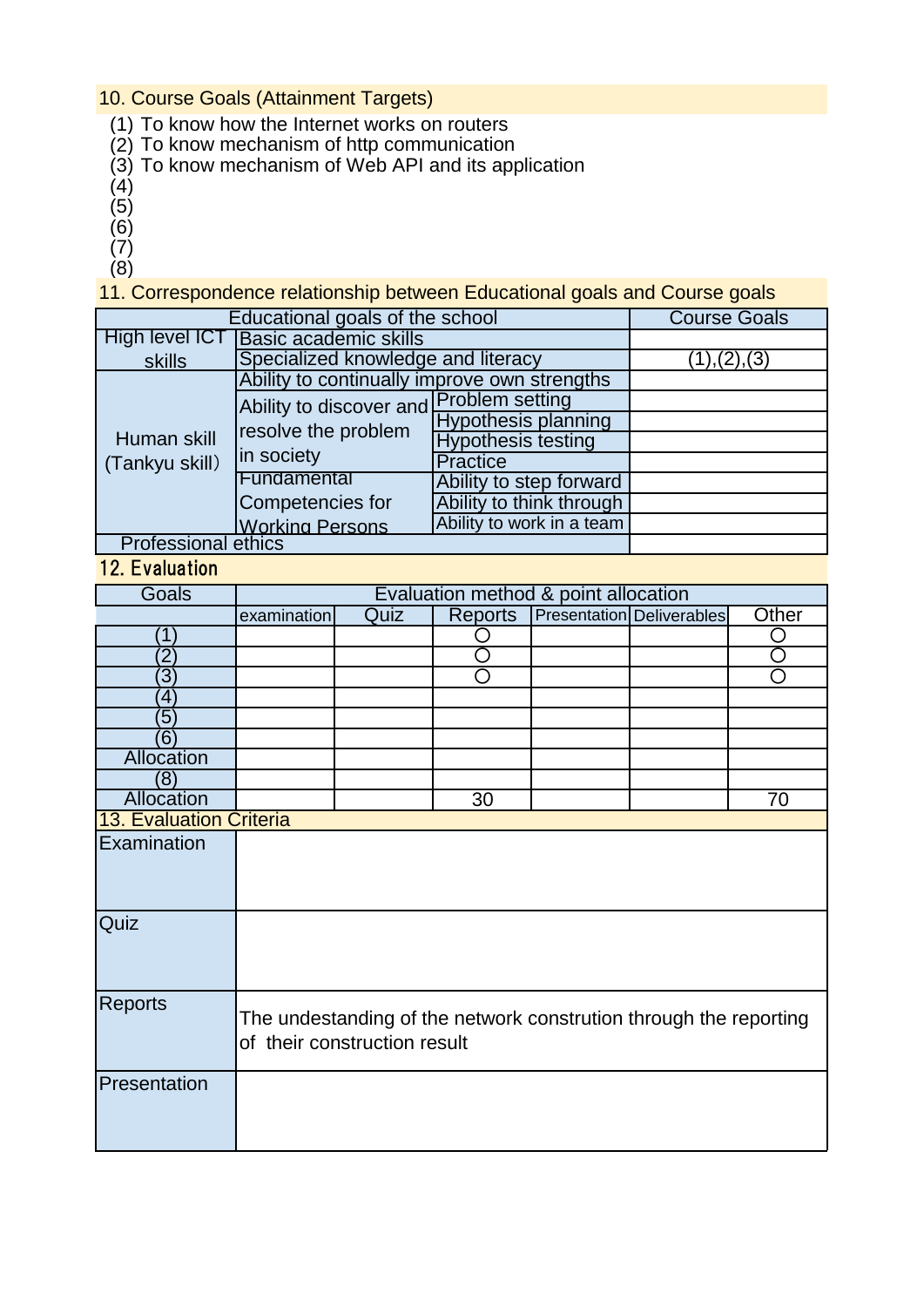|                                                                                                         | <b>Deliverables</b>                                    |                                                                                                                                                                             |            |  |  |
|---------------------------------------------------------------------------------------------------------|--------------------------------------------------------|-----------------------------------------------------------------------------------------------------------------------------------------------------------------------------|------------|--|--|
| Other                                                                                                   |                                                        | To evaluate how the constructed network satisfy the requirements<br>of the network from technical point of views, such as connectivity,<br>stability, cost and performance. |            |  |  |
| 14. Active Learning                                                                                     |                                                        |                                                                                                                                                                             |            |  |  |
| Hourly percentage of active learning within the whole class time                                        |                                                        |                                                                                                                                                                             |            |  |  |
| Active learning such as problem solving assignment using the<br>knowledge and skills acquired in class. |                                                        |                                                                                                                                                                             | Not at all |  |  |
|                                                                                                         | 2 Active learning such as group works and discussions. |                                                                                                                                                                             |            |  |  |
|                                                                                                         | 3 Outcome presentations and feedbacks.                 |                                                                                                                                                                             |            |  |  |
|                                                                                                         | conducted.                                             | 4 Students actively make decisions on how the class should be                                                                                                               | Not at all |  |  |

# 15. Notes

Tursday Lessons are taught by Shima Saturday Lessons are taught by Yokoyama

## 16. Course plan

(Notice) This plan is tentative and might be changed at the time of delivery

Saturday-Lesson 1: Introduction (Lecture 90min)

- Overview of this lecture

- Communication on the Internet

Saturday-Lesson 2: Preparation (Exercise 90min)

- Grouping

- RPI setup